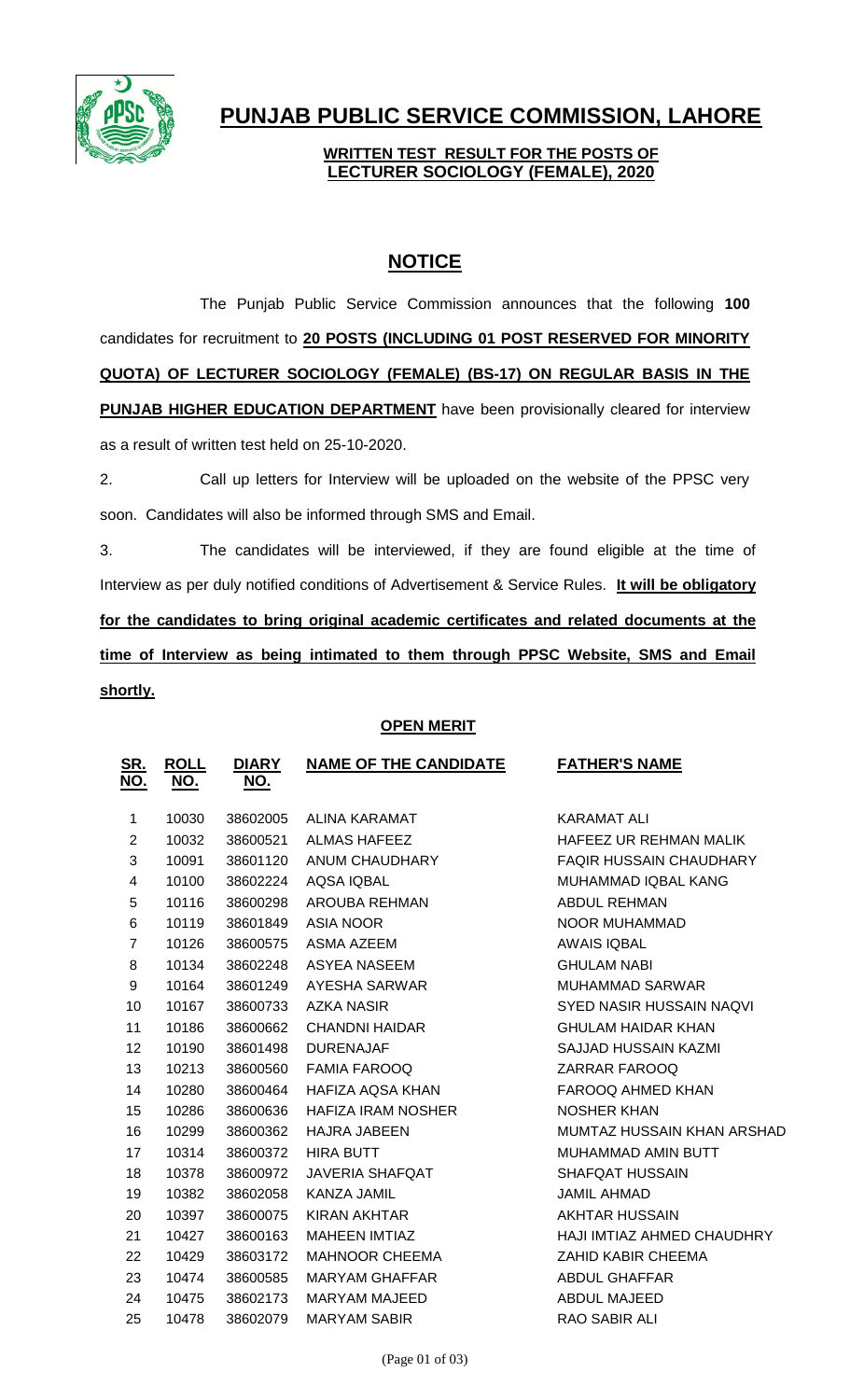| 26 | 10514 | 38602991 | <b>MUNEEBA KHANUM</b>               |
|----|-------|----------|-------------------------------------|
| 27 | 10531 | 38601514 | <b>NAILA KOUSAR</b>                 |
| 28 | 10563 | 38601992 | NIMRA AKRAM                         |
| 29 | 10603 |          | 38600421 RABIA MUNIR                |
| 30 | 10645 |          | 38601447 RUHMA BINT-E-SHAHZAD       |
| 31 | 10662 | 38602534 | SABA JAVED                          |
| 32 | 10686 | 38600762 | <b>SADAF SHAFIQUE</b>               |
| 33 | 10704 |          | 38601893 SAHEEM NASIF               |
| 34 | 10719 | 38600588 | SAIRA FATIMA                        |
| 35 | 10777 |          | 38602732 SARA NASIR                 |
| 36 | 10795 | 38601683 | <b>SEHRISH NIDA</b>                 |
| 37 | 10807 |          | 38601329 SHAHRUKH BURKI             |
| 38 | 10882 | 38601801 | <b>SUNDAS FAYYAZ</b>                |
| 39 | 10893 |          | 38601143 SYEDA MARRYAM IMDAD GALANI |
| 40 | 10931 |          | 38602629 TAYYABA NASEEM             |
| 41 | 10938 |          | 38601182 TEHMINA SADIQ              |
| 42 | 10939 |          | 38601493 TEHNIYAT FATIMA            |
| 43 | 10943 |          | 38600360 UKHRA BAIG                 |
| 44 | 10944 |          | 38600958 UMAMA KHALID               |
| 45 | 10948 |          | 38602730 UMMEL BANEEN               |
| 46 | 10954 |          | 38600329 UZMA AJMAL RANA            |
| 47 | 10964 |          | 38602472 WARDA KHAN                 |
| 48 | 10984 |          | 38600355 ZARNISH HUSSAIN            |
| 49 | 11000 |          |                                     |
|    |       |          | 38600092 ZUNAIRA YOUSAF             |
| 50 | 20068 |          | 38602942 AYESHA FATIMA              |
| 51 | 20070 |          | 38603167 AYESHA JAMSHAID            |
| 52 | 20072 |          | 38601870 AYESHA KIRAN               |
| 53 | 20107 |          | 38601933 FARAH MUSHTAQ              |
| 54 | 20127 |          | 38602136 HADIA BATOOL               |
| 55 | 20133 | 38600145 | HIFZA NAZIR                         |
| 56 | 20168 | 38603215 | KANWAL SHAHZADI                     |
| 57 | 20189 | 38600201 | <b>MADIHA AFTAB</b>                 |
| 58 | 20195 | 38601432 | <b>MAHEEN KHAN</b>                  |
| 59 | 20212 | 38601539 | MARYAM                              |
| 60 | 20224 | 38601862 | <b>MEHAK NASIR</b>                  |
| 61 | 20236 | 38601934 | <b>MUNIBA HASSAN</b>                |
| 62 | 20325 | 38601321 | SADIA BATOOL                        |
| 63 | 20341 | 38601259 | <b>SAIRA SAFDAR</b>                 |
| 64 | 20354 | 38603232 | SAMAN IJAZ                          |
| 65 | 20360 | 38602575 | SAMINA AKBAR                        |
| 66 | 20419 | 38600491 | TANZEELA ASMA                       |
| 67 | 30015 |          | 38600188 AFSA BANO                  |
| 68 | 30084 |          | 38600015 ASFA ASHRAF                |
| 69 | 30112 |          | 38601784 AYMEN BATOOL               |
| 70 | 30139 |          | 38600730 FAREEHA JAFAR              |
| 71 | 30170 | 38601647 | HAFIZA ASMA SAKHAWAT                |
| 72 | 30188 | 38601396 | HINA ASLAM                          |
| 73 | 30254 | 38601809 | KHALIDA PARVEEN                     |
| 74 | 30313 | 38601607 | <b>MARYAM RAFIQUE</b>               |
| 75 | 30341 | 38600162 | MUBSHRA REHMAN KHAN MERANI          |
| 76 | 30370 | 38601102 | NEELAM SHAFEEQ                      |
| 77 | 30379 | 38603019 | NIMRA ASGHAR                        |
| 78 | 30415 | 38602059 | RANI MAVRA HINA                     |
| 79 | 30610 | 38600346 | SIDRA HUSSAIN                       |
| 80 | 30659 | 38600443 | SYEDA SAMAR ZAHRA                   |
| 81 | 40038 | 38600430 | <b>SADAF</b>                        |
| 82 | 40043 | 38600640 | SANA ABDUL SATTAR                   |
| 83 | 50029 | 38600087 | ATTIYA MIN ALLAH                    |

PEER MUHAMMAD MUHAMMAD MUNIR MUHAMMAD AKRAM ADEEB M.MUNIR CH. SHAHZAD HUSSAIN KHALID JAVED MUHAMMAD SHAFIQUE **ZAHID HAROON** MUHAMMAD HANIF MUHAMMAD AHSAN NASIR MUHAMMAD RAOUF MUHAMMAD ZIOS KHAN FAYYAZ AKHTAR IMDAD ALI PEER MUHAMMAD MUHAMMAD SADIQ MUHAMMAD BAQIR ABDUL MATEEN BAIG MIAN MUHAMMAD KHALID ABBAS RAZA RANA MUHAMMAD AJMAL KHAN MUHAMMAD ABDUL MAJID **GHULAM HUSSAIN** MUHAMMAD YOUSAF MUHAMMAD HANIF MUHAMMAD JAMSHAID AKHTAR WARIS ALI MUSHTAQ AHMAD KHADIM HUSSAIN NAZIR HUSSAIN ZAFAR IQBAL AFTAB AHMED M. TARIQ KHAN AKHTAR MEHMOOD **ABDUL NASIR SYED HASSAN AKHTER** ABID FARID CHISTI MUHAMMAD SAFDAR **IJAZ AHMED** MUHAMMAD AKBAR FROOQ SAEED LIAQAT ALI MUHAMMAD ASHRAF MUHAMMAD SHAFIQ GHULAM JAFAR SAKHAWAT ALI **ASLAM PERVAIZ** ABDUL MAJEED MUHAMMAD RAFIQUE MUHAMMAD JAFFAR MUHAMMAD SHAFEEQ MUHAMMAD ASGHAR RANA HAFIZ ULLAH ASHFAQ HUSSAIN SYED ANJUM ALI **ABDUL LATIF ABDUL SATTAR** EJAZ AHMAD